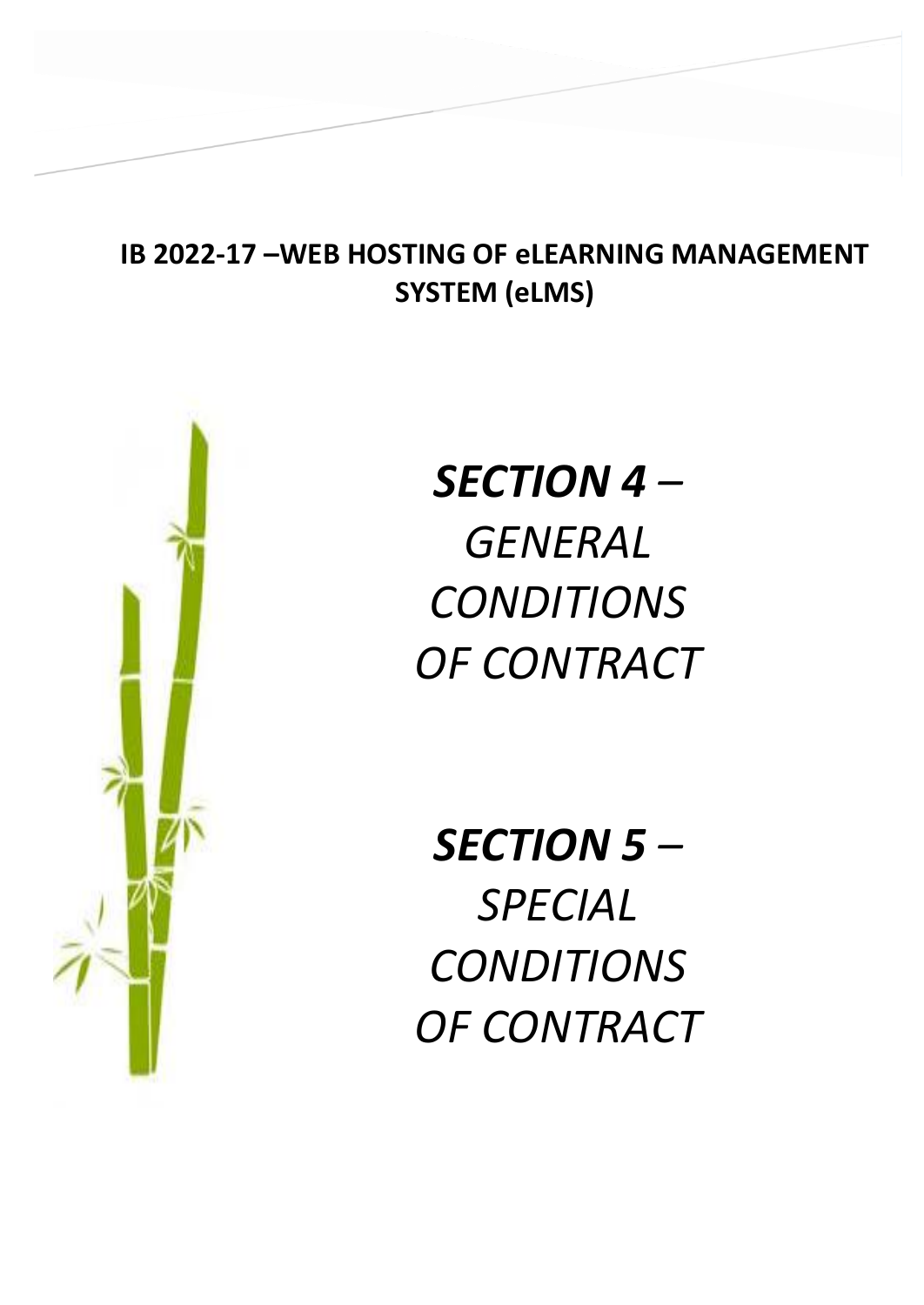## **1. Scope of Contract**

This Contract shall include all such items, although not specifically mentioned, that can be reasonably inferred as being required for its completion as if such items were expressly mentioned herein. All the provisions of RA No. 9184 and its 2016 revised IRR, including the Generic Procurement Manual, and associated issuances, constitute the primary source for the terms and conditions of the Contract, and thus, applicable in contract implementation. Herein clauses shall serve as the secondary source for the terms and conditions of the Contract.

This is without prejudice to Sections 74.1 and 74.2 of the 2016 revised IRR of RA No. 9184 allowing the GPPB to amend the IRR, which shall be applied to all procurement activities, the advertisement, posting, or invitation of which were issued after the effectivity of the said amendment.

Additional requirements for the completion of this Contract shall be provided in the Special Conditions of Contract (SCC).

### **2. Advance Payment and Terms of Payment**

- 2.1. Advance payment of the contract amount is provided under Annex "D" of the revised 2016 IRR of RA No. 9184.
- 2.2. The Procuring Entity is allowed to determine the terms of payment on the partial or staggered delivery of the Goods procured, provided such partial payment shall correspond to the value of the goods delivered and accepted in accordance with prevailing accounting and auditing rules and regulations. The terms of payment are indicated in the SCC.

*[Include the following clauses if Framework Agreement will be used:]* 

- 2.3. For a single-year Framework Agreement, prices charged by the Supplier for Goods delivered and/or services performed under a Call-Off shall not vary from the prices quoted by the Supplier in its bid.
- 2.4. For multi-year Framework Agreement, prices charged by the Supplier for Goods delivered and/or services performed under a Call-Off shall not vary from the prices quoted by the Supplier during conduct of Mini-Competition.

#### **Delivery and Documents –**

For purposes of the Contract, "EXW," "FOB," "FCA," "CIF," "CIP," "DDP" and other trade terms used to describe the obligations of the parties shall have the meanings assigned to them by the current edition of INCOTERMS published by the International Chamber of Commerce, Paris. The Delivery terms of this Contract shall be as follows:

*[For Goods supplied from abroad, state:]* "The delivery terms applicable to the Contract are DDP delivered to Benguet State University, Km 5, La Trinidad, Benguet. In accordance with INCOTERMS."

*[For Goods supplied from within the Philippines, state:*] "The delivery terms applicable to this Contract are delivered to Benguet State University, Km. 5, La Trinidad, Benguet*.* Risk and title will pass from the Supplier to the Procuring Entity upon receipt and final acceptance of the Goods at their final destination."

Delivery of the Goods shall be made by the Supplier in accordance with the terms specified in Section VI (Schedule of Requirements).

For purposes of this Clause the Procuring Entity's Representative at the Project Site are:

### **Incidental Services**

The Supplier is required to provide all of the following services, including additional services, if any, specified in Section VI. Schedule of Requirements:

- a. performance or supervision of on-site assembly and/or start-up of the supplied Goods;
- b. furnishing of tools required for assembly and/or maintenance of the supplied Goods;
- c. furnishing of a detailed operations and maintenance manual for each appropriate unit of the supplied Goods;
- d. performance or supervision or maintenance and/or repair of the supplied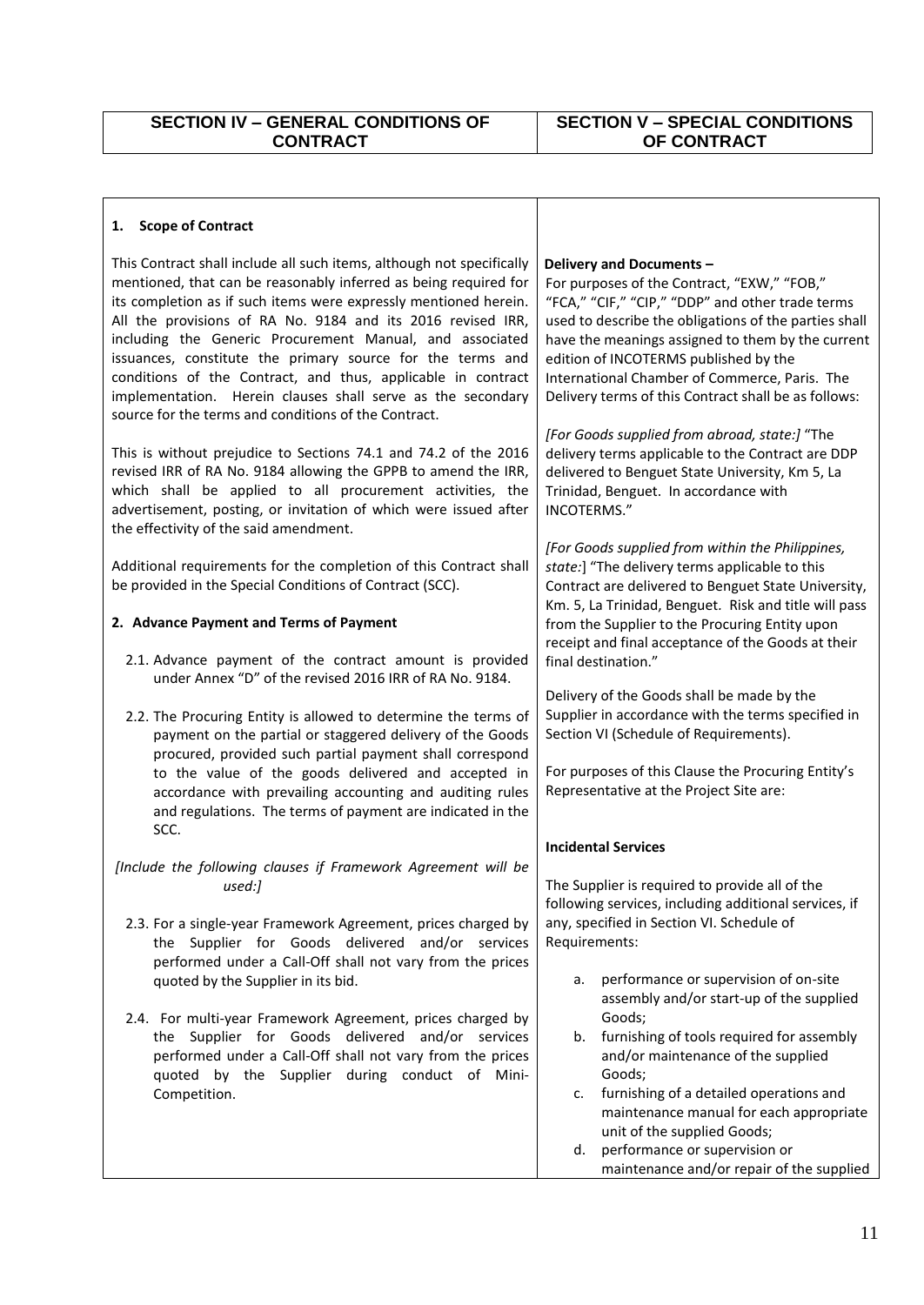# **SECTION IV – GENERAL CONDITIONS OF CONTRACT**

## **3. Performance Security**

Within ten (10) calendar days from receipt of the Notice of Award by the Bidder from the Procuring Entity but in no case later than prior to the signing of the Contract by both parties, the successful Bidder shall furnish the performance security in any of the forms prescribed in Section 39 of the 2016 revised IRR of RA No. 9184.{[Include if Framework Agreement will be used:] In the case of Framework Agreement, the Bidder may opt to furnish the performance security or a Performance Securing Declaration as defined under the Guidelines on the Use of Framework Agreement.}

## **4. Inspection and Tests**

The Procuring Entity or its representative shall have the right to inspect and/or to test the Goods to confirm their conformity to the Project {[Include if Framework Agreement will be used:] or Framework Agreement} specifications at no extra cost to the Procuring Entity in accordance with the Generic Procurement Manual. In addition to tests in the SCC, Section IV (Technical Specifications) shall specify what inspections and/or tests the Procuring Entity requires, and where they are to be conducted. The Procuring Entity shall notify the Supplier in writing, in a timely manner, of the identity of any representatives retained for these purposes.

All reasonable facilities and assistance for the inspection and testing of Goods, including access to drawings and production data, shall be provided by the Supplier to the authorized inspectors at no charge to the Procuring Entity.

## **5. Warranty**

- 5.1. In order to assure that manufacturing defects shall be corrected by the Supplier, a warranty shall be required from the Supplier as provided under Section 62.1 of the 2016 revised IRR of RA No. 9184.
- 5.2. The Procuring Entity shall promptly notify the Supplier in writing of any claims arising under this warranty. Upon receipt of such notice, the Supplier shall, repair or replace the defective Goods or parts thereof without cost to the Procuring Entity, pursuant to the Generic Procurement Manual.

## **6. Liability of the Supplier**

The Supplier's liability under this Contract shall be as provided by the laws of the Republic of the Philippines.

If the Supplier is a joint venture, all partners to the joint venture

# **SECTION V – SPECIAL CONDITIONS OF CONTRACT**

Goods, for a period of time agreed by the parties, provided that this service shall not relieve the Supplier of any warranty obligations under this Contract; and

e. training of the Procuring Entity's personnel, at the Supplier's plant and/or on-site, in assembly, start-up, operation, maintenance, and/or repair of the supplied Goods.

The Contract price for the Goods shall include the prices charged by the Supplier for incidental services and shall not exceed the prevailing rates charged to other parties by the Supplier for similar services.

## **Spare Parts –**

The Supplier is required to provide all of the following materials, notifications, and information pertaining to spare parts manufactured or distributed by the Supplier:

- a. such spare parts as the Procuring Entity may elect to purchase from the Supplier, provided that this election shall not relieve the Supplier of any warranty obligations under this Contract; and
- b. in the event of termination of production of the spare parts:
	- i. advance notification to the Procuring Entity of the pending termination, in sufficient time to permit the Procuring Entity to procure needed requirements; and
- ii. following such termination, furnishing at no cost to the Procuring Entity, the blueprints, drawings, and specifications of the spare parts, if requested.

The spare parts and other components required are listed in **Section VI (Schedule of Requirements)** and the cost thereof are included in the contract price.

The Supplier shall carry sufficient inventories to assure ex-stock supply of consumable spare parts or components for the Goods for a period of [*indicate here the time period specified. If not used indicate a time period of three times the warranty*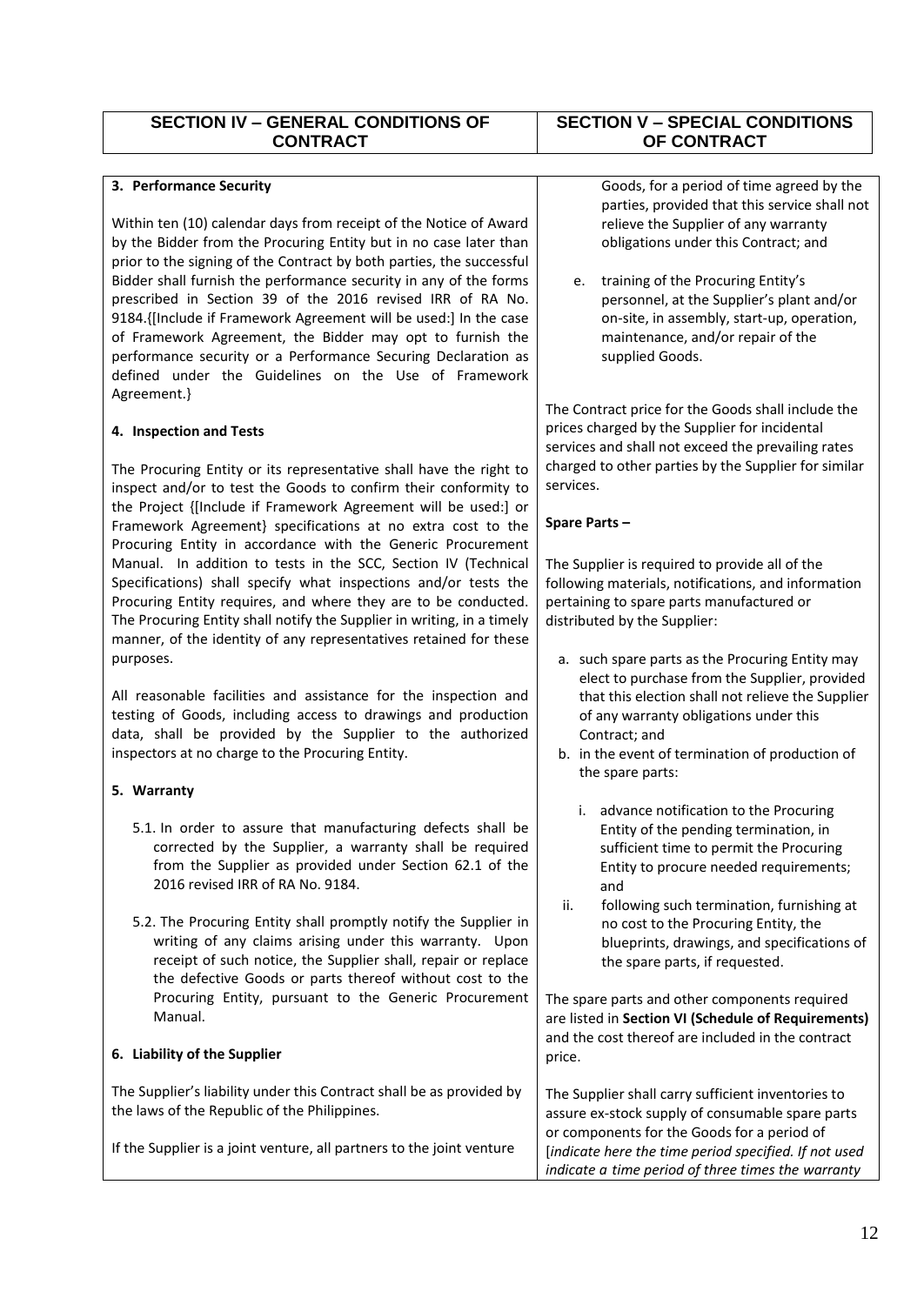| <b>SECTION IV - GENERAL CONDITIONS OF</b><br><b>CONTRACT</b>   | <b>SECTION V - SPECIAL CONDITIONS</b><br>OF CONTRACT                                                                                                                                                                                                                                                                                                                                                                                                                                                                                                                                                                                  |
|----------------------------------------------------------------|---------------------------------------------------------------------------------------------------------------------------------------------------------------------------------------------------------------------------------------------------------------------------------------------------------------------------------------------------------------------------------------------------------------------------------------------------------------------------------------------------------------------------------------------------------------------------------------------------------------------------------------|
| shall be jointly and severally liable to the Procuring Entity. | period].                                                                                                                                                                                                                                                                                                                                                                                                                                                                                                                                                                                                                              |
|                                                                | Spare parts or components shall be supplied as<br>promptly as possible, but in any case, within [insert<br>appropriate time period] months of placing the<br>order.                                                                                                                                                                                                                                                                                                                                                                                                                                                                   |
|                                                                | Packaging -                                                                                                                                                                                                                                                                                                                                                                                                                                                                                                                                                                                                                           |
|                                                                | The Supplier shall provide such packaging of the<br>Goods as is required to prevent their damage or<br>deterioration during transit to their final<br>destination, as indicated in this Contract.<br>The<br>packaging shall be sufficient to withstand, without<br>limitation, rough handling during transit and<br>exposure to extreme temperatures, salt and<br>precipitation during transit, and open storage.<br>Packaging case size and weights shall take into<br>consideration, where appropriate, the remoteness<br>of the GOODS' final destination and the absence of<br>heavy handling facilities at all points in transit. |
|                                                                | The packaging, marking, and documentation within<br>and outside the packages shall comply strictly with<br>such special requirements as shall be expressly<br>provided for in the Contract, including additional<br>requirements, if any, specified below, and in any<br>subsequent instructions ordered by the Procuring<br>Entity.                                                                                                                                                                                                                                                                                                  |
|                                                                | The outer packaging must be clearly marked on at<br>least four (4) sides as follows:                                                                                                                                                                                                                                                                                                                                                                                                                                                                                                                                                  |
|                                                                | Name of the Procuring Entity<br>Name of the Supplier<br><b>Contract Description</b><br><b>Final Destination</b><br>Gross weight<br>Any special lifting instructions<br>Any special handling instructions<br>Any relevant HAZCHEM classifications                                                                                                                                                                                                                                                                                                                                                                                      |
|                                                                | A packaging list identifying the contents and<br>quantities of the package is to be placed on an<br>accessible point of the outer packaging if practical.<br>If not practical the packaging list is to be placed<br>inside the outer packaging but outside the<br>secondary packaging.                                                                                                                                                                                                                                                                                                                                                |
|                                                                | Transportation-                                                                                                                                                                                                                                                                                                                                                                                                                                                                                                                                                                                                                       |
|                                                                | Where the Supplier is required under Contract to<br>deliver the Goods CIF, CIP, or DDP, transport of the                                                                                                                                                                                                                                                                                                                                                                                                                                                                                                                              |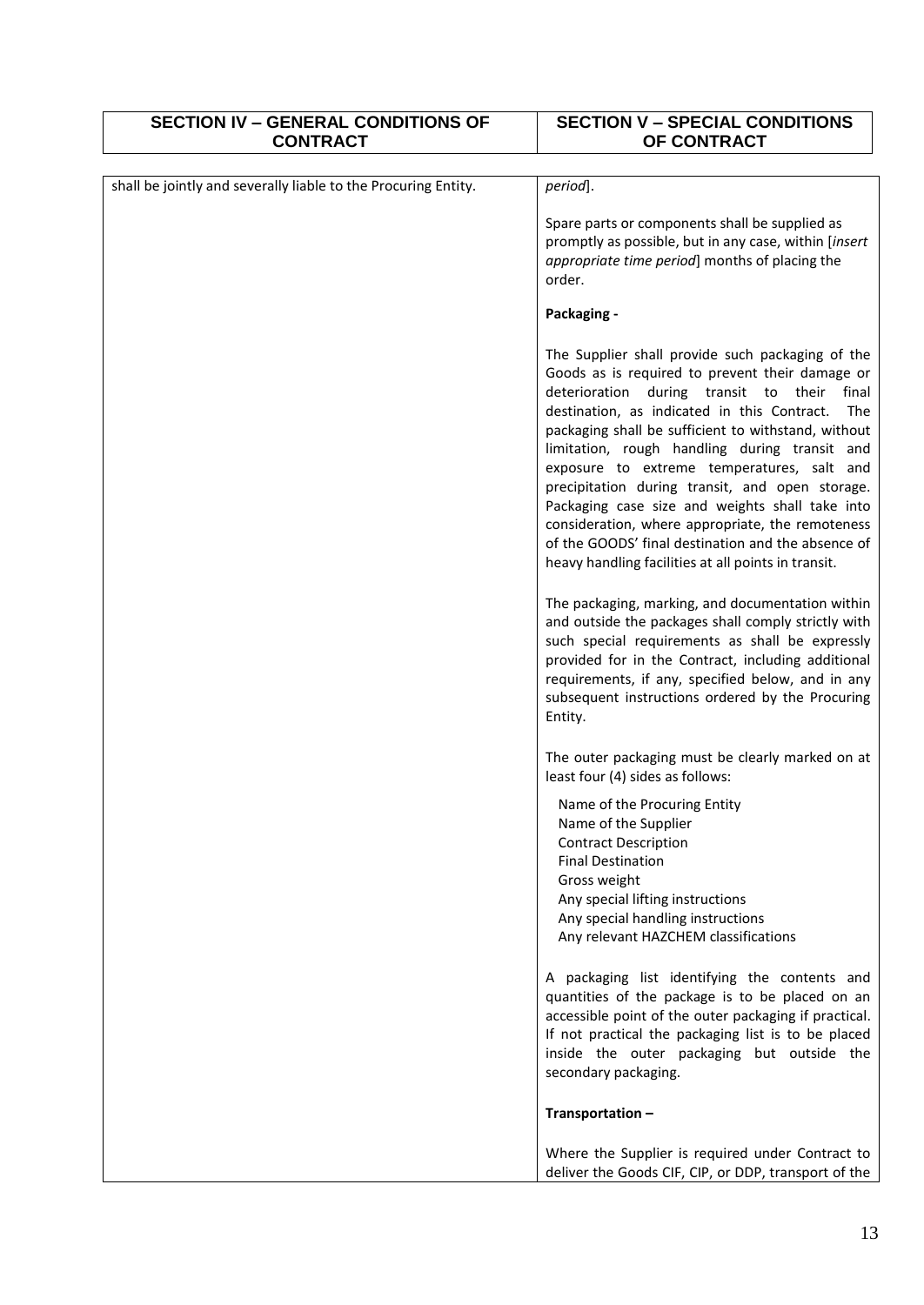| <b>SECTION IV - GENERAL CONDITIONS OF</b> | <b>SECTION V - SPECIAL CONDITIONS</b>                                                                                                                                                                                                                                                                                                                                                                                                                                                                                                                                                                                                                                                                                                                                                                   |
|-------------------------------------------|---------------------------------------------------------------------------------------------------------------------------------------------------------------------------------------------------------------------------------------------------------------------------------------------------------------------------------------------------------------------------------------------------------------------------------------------------------------------------------------------------------------------------------------------------------------------------------------------------------------------------------------------------------------------------------------------------------------------------------------------------------------------------------------------------------|
| <b>CONTRACT</b>                           | OF CONTRACT                                                                                                                                                                                                                                                                                                                                                                                                                                                                                                                                                                                                                                                                                                                                                                                             |
|                                           |                                                                                                                                                                                                                                                                                                                                                                                                                                                                                                                                                                                                                                                                                                                                                                                                         |
|                                           | Goods to the port of destination or such other<br>named place of destination in the Philippines, as<br>shall be specified in this Contract, shall be arranged<br>and paid for by the Supplier, and the cost thereof<br>shall be included in the Contract Price                                                                                                                                                                                                                                                                                                                                                                                                                                                                                                                                          |
|                                           | Where the Supplier is required under this Contract<br>to transport the Goods to a specified place of<br>destination within the Philippines, defined as the<br>Project Site, transport to such place of destination<br>in the Philippines, including insurance and storage,<br>as shall be specified in this Contract, shall be<br>arranged by the Supplier, and related costs shall be<br>included in the contract price.                                                                                                                                                                                                                                                                                                                                                                               |
|                                           | Where the Supplier is required under Contract to<br>deliver the Goods CIF, CIP or DDP, Goods are to be<br>transported on carriers of Philippine registry. In<br>the event that no carrier of Philippine registry is<br>available, Goods may be shipped by a carrier which<br>is not of Philippine registry provided that the<br>Supplier obtains and presents to the Procuring<br>Entity certification to this effect from the nearest<br>Philippine consulate to the port of dispatch. In the<br>event that carriers of Philippine registry are<br>available but their schedule delays the Supplier in<br>its performance of this Contract the period from<br>when the Goods were first ready for shipment and<br>the actual date of shipment the period of delay will<br>be considered force majeure. |
|                                           | The Procuring Entity accepts no liability for the<br>damage of Goods during transit other than those<br>prescribed by INCOTERMS for DDP deliveries. In<br>the case of Goods supplied from within the<br>Philippines or supplied by domestic Suppliers risk<br>and title will not be deemed to have passed to the<br>Procuring Entity until their receipt and final<br>acceptance at the final destination.                                                                                                                                                                                                                                                                                                                                                                                              |
|                                           | Intellectual Property Rights -                                                                                                                                                                                                                                                                                                                                                                                                                                                                                                                                                                                                                                                                                                                                                                          |
|                                           | The Supplier shall indemnify the Procuring Entity<br>against all third-party claims of infringement of<br>patent, trademark, or industrial design rights<br>arising from use of the Goods or any part thereof.                                                                                                                                                                                                                                                                                                                                                                                                                                                                                                                                                                                          |
|                                           | 2.2. The terms of payment shall be on monthly<br>billing bases                                                                                                                                                                                                                                                                                                                                                                                                                                                                                                                                                                                                                                                                                                                                          |
|                                           | 4. The inspections and tests that will be conducted<br>are:<br>The Inspections and test that will be conducted are                                                                                                                                                                                                                                                                                                                                                                                                                                                                                                                                                                                                                                                                                      |